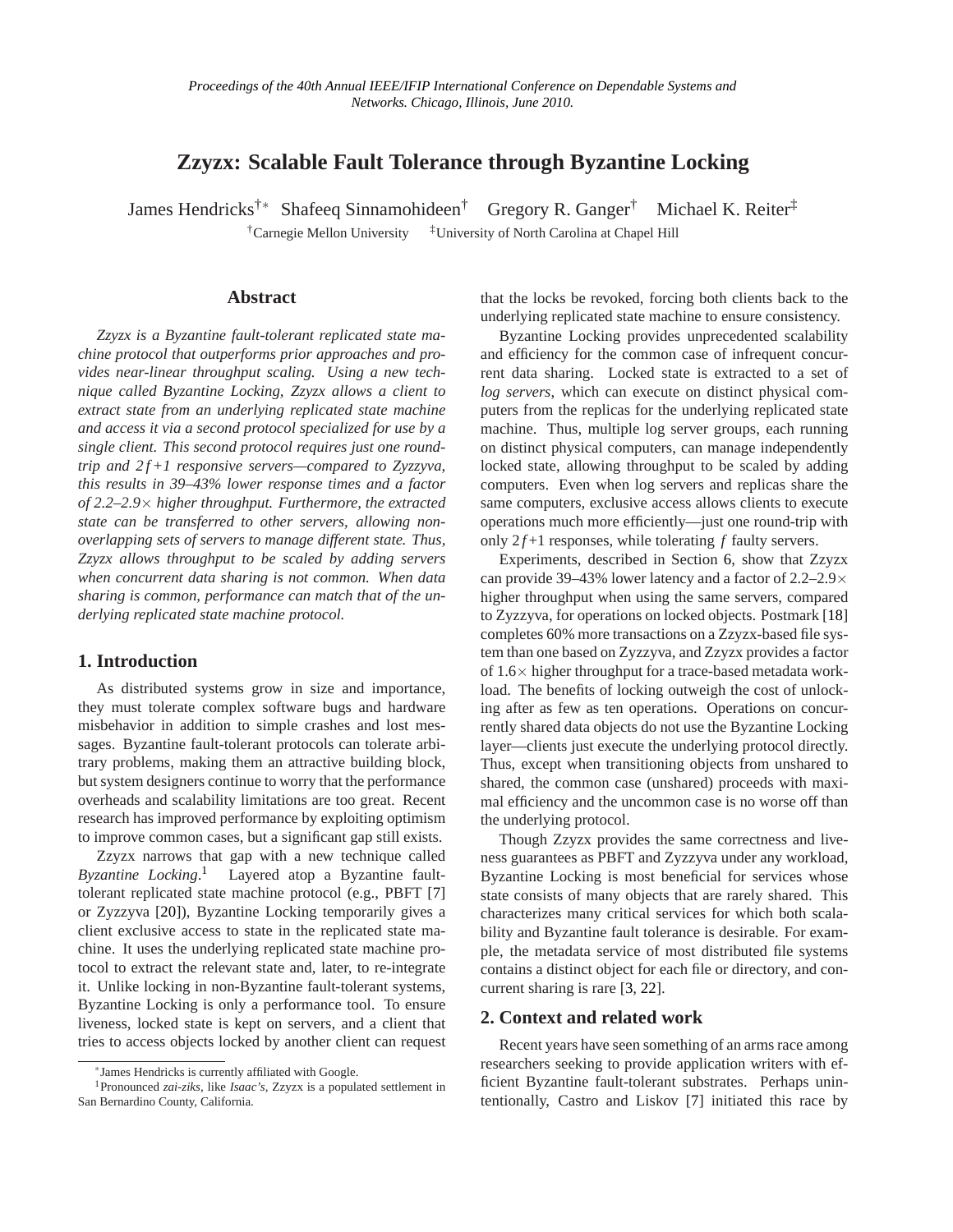| maintaining the data needed, and completing and reviewing the collection of information. Send comments regarding this burden estimate or any other aspect of this collection of information,<br>does not display a currently valid OMB control number.<br><b>3. DATES COVERED</b><br>1. REPORT DATE<br>2. REPORT TYPE<br><b>JUN 2010</b><br>00-00-2010 to 00-00-2010<br><b>4. TITLE AND SUBTITLE</b><br>5a. CONTRACT NUMBER<br>Zzyzx: Scalable Fault Tolerance through Byzantine Locking<br>5b. GRANT NUMBER<br>5c. PROGRAM ELEMENT NUMBER<br>6. AUTHOR(S)<br><b>5d. PROJECT NUMBER</b><br>5e. TASK NUMBER<br>5f. WORK UNIT NUMBER<br>7. PERFORMING ORGANIZATION NAME(S) AND ADDRESS(ES)<br>8. PERFORMING ORGANIZATION<br><b>REPORT NUMBER</b><br><b>Carnegie Mellon University, Software Engineering</b><br>Institute, Pittsburgh, PA, 15213<br>9. SPONSORING/MONITORING AGENCY NAME(S) AND ADDRESS(ES)<br>11. SPONSOR/MONITOR'S REPORT<br>NUMBER(S)<br>12. DISTRIBUTION/AVAILABILITY STATEMENT<br>Approved for public release; distribution unlimited<br>13. SUPPLEMENTARY NOTES<br>14. ABSTRACT<br>Zzyzx is a Byzantine fault-tolerant replicated state machine protocol that outperforms prior approaches<br>and provides near-linear throughput scaling. Using a new technique called Byzantine Locking, Zzyzx<br>allows a client to extract state from an underlying replicated state machine and access it via a second<br>protocol specialized for use by a single client. This second protocol requires just one roundtrip and 2 f+1<br>responsive servers-compared to Zyzzyva this results in 39-43% lower response times and a factor of<br>2.2-2.9× higher throughput. Furthermore, the extracted state can be transferred to other servers, allowing<br>nonoverlapping sets of servers to manage different state. Thus Zzyzx allows throughput to be scaled by<br>adding servers when concurrent data sharing is not common. When data sharing is common, performance<br>can match that of the underlying replicated state machine protocol. |                                                                                                                                                                                                                                                                                                                                                                                                                                                                                                                                                                                                          | Form Approved<br>OMB No. 0704-0188 |  |                                  |  |                           |  |  |  |  |  |
|-----------------------------------------------------------------------------------------------------------------------------------------------------------------------------------------------------------------------------------------------------------------------------------------------------------------------------------------------------------------------------------------------------------------------------------------------------------------------------------------------------------------------------------------------------------------------------------------------------------------------------------------------------------------------------------------------------------------------------------------------------------------------------------------------------------------------------------------------------------------------------------------------------------------------------------------------------------------------------------------------------------------------------------------------------------------------------------------------------------------------------------------------------------------------------------------------------------------------------------------------------------------------------------------------------------------------------------------------------------------------------------------------------------------------------------------------------------------------------------------------------------------------------------------------------------------------------------------------------------------------------------------------------------------------------------------------------------------------------------------------------------------------------------------------------------------------------------------------------------------------------------------------------------------------------------------------------------------------------------------------------------------------------------------------------------|----------------------------------------------------------------------------------------------------------------------------------------------------------------------------------------------------------------------------------------------------------------------------------------------------------------------------------------------------------------------------------------------------------------------------------------------------------------------------------------------------------------------------------------------------------------------------------------------------------|------------------------------------|--|----------------------------------|--|---------------------------|--|--|--|--|--|
|                                                                                                                                                                                                                                                                                                                                                                                                                                                                                                                                                                                                                                                                                                                                                                                                                                                                                                                                                                                                                                                                                                                                                                                                                                                                                                                                                                                                                                                                                                                                                                                                                                                                                                                                                                                                                                                                                                                                                                                                                                                           | Public reporting burden for the collection of information is estimated to average 1 hour per response, including the time for reviewing instructions, searching existing data sources, gathering and<br>including suggestions for reducing this burden, to Washington Headquarters Services, Directorate for Information Operations and Reports, 1215 Jefferson Davis Highway, Suite 1204, Arlington<br>VA 22202-4302. Respondents should be aware that notwithstanding any other provision of law, no person shall be subject to a penalty for failing to comply with a collection of information if it |                                    |  |                                  |  |                           |  |  |  |  |  |
|                                                                                                                                                                                                                                                                                                                                                                                                                                                                                                                                                                                                                                                                                                                                                                                                                                                                                                                                                                                                                                                                                                                                                                                                                                                                                                                                                                                                                                                                                                                                                                                                                                                                                                                                                                                                                                                                                                                                                                                                                                                           |                                                                                                                                                                                                                                                                                                                                                                                                                                                                                                                                                                                                          |                                    |  |                                  |  |                           |  |  |  |  |  |
|                                                                                                                                                                                                                                                                                                                                                                                                                                                                                                                                                                                                                                                                                                                                                                                                                                                                                                                                                                                                                                                                                                                                                                                                                                                                                                                                                                                                                                                                                                                                                                                                                                                                                                                                                                                                                                                                                                                                                                                                                                                           |                                                                                                                                                                                                                                                                                                                                                                                                                                                                                                                                                                                                          |                                    |  |                                  |  |                           |  |  |  |  |  |
|                                                                                                                                                                                                                                                                                                                                                                                                                                                                                                                                                                                                                                                                                                                                                                                                                                                                                                                                                                                                                                                                                                                                                                                                                                                                                                                                                                                                                                                                                                                                                                                                                                                                                                                                                                                                                                                                                                                                                                                                                                                           |                                                                                                                                                                                                                                                                                                                                                                                                                                                                                                                                                                                                          |                                    |  |                                  |  |                           |  |  |  |  |  |
|                                                                                                                                                                                                                                                                                                                                                                                                                                                                                                                                                                                                                                                                                                                                                                                                                                                                                                                                                                                                                                                                                                                                                                                                                                                                                                                                                                                                                                                                                                                                                                                                                                                                                                                                                                                                                                                                                                                                                                                                                                                           |                                                                                                                                                                                                                                                                                                                                                                                                                                                                                                                                                                                                          |                                    |  |                                  |  |                           |  |  |  |  |  |
|                                                                                                                                                                                                                                                                                                                                                                                                                                                                                                                                                                                                                                                                                                                                                                                                                                                                                                                                                                                                                                                                                                                                                                                                                                                                                                                                                                                                                                                                                                                                                                                                                                                                                                                                                                                                                                                                                                                                                                                                                                                           |                                                                                                                                                                                                                                                                                                                                                                                                                                                                                                                                                                                                          |                                    |  |                                  |  |                           |  |  |  |  |  |
|                                                                                                                                                                                                                                                                                                                                                                                                                                                                                                                                                                                                                                                                                                                                                                                                                                                                                                                                                                                                                                                                                                                                                                                                                                                                                                                                                                                                                                                                                                                                                                                                                                                                                                                                                                                                                                                                                                                                                                                                                                                           |                                                                                                                                                                                                                                                                                                                                                                                                                                                                                                                                                                                                          |                                    |  |                                  |  |                           |  |  |  |  |  |
|                                                                                                                                                                                                                                                                                                                                                                                                                                                                                                                                                                                                                                                                                                                                                                                                                                                                                                                                                                                                                                                                                                                                                                                                                                                                                                                                                                                                                                                                                                                                                                                                                                                                                                                                                                                                                                                                                                                                                                                                                                                           |                                                                                                                                                                                                                                                                                                                                                                                                                                                                                                                                                                                                          |                                    |  |                                  |  |                           |  |  |  |  |  |
|                                                                                                                                                                                                                                                                                                                                                                                                                                                                                                                                                                                                                                                                                                                                                                                                                                                                                                                                                                                                                                                                                                                                                                                                                                                                                                                                                                                                                                                                                                                                                                                                                                                                                                                                                                                                                                                                                                                                                                                                                                                           |                                                                                                                                                                                                                                                                                                                                                                                                                                                                                                                                                                                                          |                                    |  |                                  |  |                           |  |  |  |  |  |
|                                                                                                                                                                                                                                                                                                                                                                                                                                                                                                                                                                                                                                                                                                                                                                                                                                                                                                                                                                                                                                                                                                                                                                                                                                                                                                                                                                                                                                                                                                                                                                                                                                                                                                                                                                                                                                                                                                                                                                                                                                                           |                                                                                                                                                                                                                                                                                                                                                                                                                                                                                                                                                                                                          |                                    |  | 10. SPONSOR/MONITOR'S ACRONYM(S) |  |                           |  |  |  |  |  |
|                                                                                                                                                                                                                                                                                                                                                                                                                                                                                                                                                                                                                                                                                                                                                                                                                                                                                                                                                                                                                                                                                                                                                                                                                                                                                                                                                                                                                                                                                                                                                                                                                                                                                                                                                                                                                                                                                                                                                                                                                                                           |                                                                                                                                                                                                                                                                                                                                                                                                                                                                                                                                                                                                          |                                    |  |                                  |  |                           |  |  |  |  |  |
|                                                                                                                                                                                                                                                                                                                                                                                                                                                                                                                                                                                                                                                                                                                                                                                                                                                                                                                                                                                                                                                                                                                                                                                                                                                                                                                                                                                                                                                                                                                                                                                                                                                                                                                                                                                                                                                                                                                                                                                                                                                           |                                                                                                                                                                                                                                                                                                                                                                                                                                                                                                                                                                                                          |                                    |  |                                  |  |                           |  |  |  |  |  |
|                                                                                                                                                                                                                                                                                                                                                                                                                                                                                                                                                                                                                                                                                                                                                                                                                                                                                                                                                                                                                                                                                                                                                                                                                                                                                                                                                                                                                                                                                                                                                                                                                                                                                                                                                                                                                                                                                                                                                                                                                                                           |                                                                                                                                                                                                                                                                                                                                                                                                                                                                                                                                                                                                          |                                    |  |                                  |  |                           |  |  |  |  |  |
|                                                                                                                                                                                                                                                                                                                                                                                                                                                                                                                                                                                                                                                                                                                                                                                                                                                                                                                                                                                                                                                                                                                                                                                                                                                                                                                                                                                                                                                                                                                                                                                                                                                                                                                                                                                                                                                                                                                                                                                                                                                           |                                                                                                                                                                                                                                                                                                                                                                                                                                                                                                                                                                                                          |                                    |  |                                  |  |                           |  |  |  |  |  |
|                                                                                                                                                                                                                                                                                                                                                                                                                                                                                                                                                                                                                                                                                                                                                                                                                                                                                                                                                                                                                                                                                                                                                                                                                                                                                                                                                                                                                                                                                                                                                                                                                                                                                                                                                                                                                                                                                                                                                                                                                                                           | <b>15. SUBJECT TERMS</b>                                                                                                                                                                                                                                                                                                                                                                                                                                                                                                                                                                                 |                                    |  |                                  |  |                           |  |  |  |  |  |
| 16. SECURITY CLASSIFICATION OF:<br><b>17. LIMITATION OF</b><br>18. NUMBER<br>19a. NAME OF<br><b>ABSTRACT</b><br>OF PAGES                                                                                                                                                                                                                                                                                                                                                                                                                                                                                                                                                                                                                                                                                                                                                                                                                                                                                                                                                                                                                                                                                                                                                                                                                                                                                                                                                                                                                                                                                                                                                                                                                                                                                                                                                                                                                                                                                                                                  |                                                                                                                                                                                                                                                                                                                                                                                                                                                                                                                                                                                                          |                                    |  |                                  |  |                           |  |  |  |  |  |
| a. REPORT<br>b. ABSTRACT<br>c. THIS PAGE<br><b>10</b><br>Same as<br>unclassified<br>unclassified<br>unclassified<br><b>Report (SAR)</b>                                                                                                                                                                                                                                                                                                                                                                                                                                                                                                                                                                                                                                                                                                                                                                                                                                                                                                                                                                                                                                                                                                                                                                                                                                                                                                                                                                                                                                                                                                                                                                                                                                                                                                                                                                                                                                                                                                                   |                                                                                                                                                                                                                                                                                                                                                                                                                                                                                                                                                                                                          |                                    |  |                                  |  | <b>RESPONSIBLE PERSON</b> |  |  |  |  |  |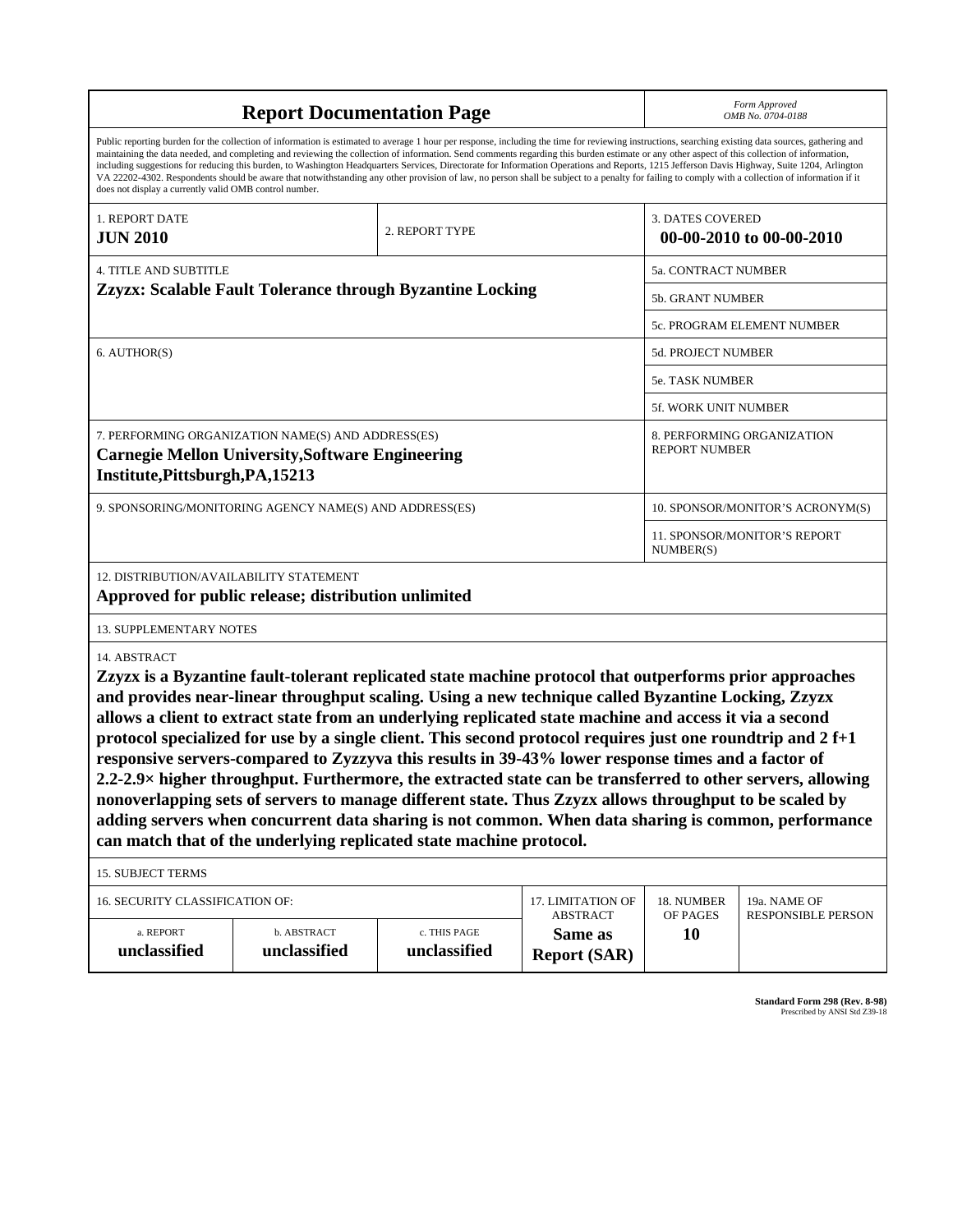<span id="page-2-0"></span>

|                                                | <b>PBFT</b>    | O/U     | HO             | Zyzzyva  | <b>Zzvzx</b> | RSM Lower Bound |
|------------------------------------------------|----------------|---------|----------------|----------|--------------|-----------------|
| Total servers required                         | $3f+1$         | $5f+1$  | $3f+1$         | $3f+1$   | $3f+1$       | $3f+1$ [28]     |
| Responsive servers required                    | $2f+1$         | $4f+1$  | $2f+1$         | $3f+1$   | $2f+1$       | $2f+1$          |
| MAC ops at bottleneck server per request       | $2+(8f+1)/B$   | $2+8f$  | $4+4f$         | $2+3f/B$ |              |                 |
| Critical-path network 1-way latencies per req. | $\overline{4}$ |         | $\overline{4}$ |          |              |                 |
| Throughput scales with added servers           | N <sub>0</sub> | $Some*$ | $Some*$        | No       | <b>Yes</b>   | _               |

Figure 1: **Comparison of Byzantine fault-tolerant replicated state machine protocols in the absence of faults and contention, along with commonly accepted lower bounds.** Data for PBFT, Q/U, HQ, and Zyzzyva are taken from [\[20\]](#page-10-1). Bold entries identify best-known values. *f* denotes the number of server faults tolerated, and B denotes the request batch size (see Section [6\)](#page-7-0). "Responsive servers needed" refers to the number of servers that must respond in order to achieve good performance. <sup>∗</sup>The throughput scalability provided by quorum protocols is limited by the requirement for overlap between valid quorums [\[23\]](#page-10-2).

proposing a new protocol, PBFT, and labeling it "practical," because it performed better than most expected could be achieved with Byzantine fault-tolerant systems. Their protocol replaces the digital signatures common in previous protocols with message authentication codes (MACs) and also increases efficiency with request batching, linklevel broadcast, and optimistic reads [\[6\]](#page-10-3). Still, the protocol requires four message delays and all-to-all communication for mutating operations, leaving room for improvement.

Abd-el-Malek et al. [\[1\]](#page-10-4) proposed Q/U, a quorum-based Byzantine fault-tolerant protocol that exploits speculation and quorum constructions to provide throughput that can increase somewhat with addition of servers. Q/U provides Byzantine fault-tolerant operations on a collection of objects. Operations are optimistically executed in just one round-trip, and object histories are used to resolve issues created by concurrency or failures. Fortunately, concurrency and failures are expected to be rare in many important usages, such as the file servers that have been used as concrete examples in papers on this topic (e.g., [\[7\]](#page-10-5)). Matching conventional wisdom, analysis of NFS traces from a departmental server [\[11\]](#page-10-6) confirms that most files are used by a single client and that, when a file is shared, there is almost always only one client using it at a time.

Cowling et al. [\[8\]](#page-10-7) proposed HQ, which uses a hybrid approach to achieve the benefits of Q/U without increasing the minimum number of servers  $(3f+1$  for HQ vs.  $5f+1$  for Q/U). An efficient quorum protocol executes operations unless concurrency or failures are detected. Each operation that encounters such issues then executes a second protocol to achieve correctness. In reducing the number of servers, HQ increases the common case number of message delays for mutating operations to four.

Kotla et al. [\[20\]](#page-10-1) proposed Zyzzyva, which avoids allto-all communication without additional servers, performs better than HQ under contention, and requires only three message delays. Unlike other protocols, however, Zyzzyva requires that all  $3f + 1$  nodes are responsive in order to achieve good performance, making Zyzzyva as slow as the slowest server. Also, requiring that all  $3f + 1$  servers respond to avoid extra work precludes techniques that reduce the number of servers needed in practice. For example, if only  $2f + 1$  servers need be responsive, the *f* "nonresponsive" servers can be shared by neighboring clusters.

In a recent study of several Byzantine fault-tolerant replicated state machine protocols, Singh et al. concluded that "one-size-fits-all protocols may be hard if not impossible to design in practice" [\[26\]](#page-10-8). They note that "different performance trade-offs lead to different design choices within given network conditions." Indeed, there are several parameters to consider, including the total number of replicas, the number of replicas that must be responsive for good performance, the number of message delays in the common case, the performance under contention, and the throughput, which is roughly a function of the numbers of cryptographic operations and messages per request. Unfortunately, none of the above protocols score well on all of these metrics, as shown in Figure [1.](#page-2-0) PBFT requires four message delays and all-to-all communication, Q/U requires additional replicas, HQ requires four message delays and performs poorly under contention, and Zyzzyva performs poorly unless all nodes are responsive.

**How Zzyzx fits in**: Like prior systems, Zzyzx is optimized to perform well in environments where faults are rare and concurrency is uncommon, while providing correct operation under harsher conditions. During benign periods, Zzyzx performs and scales better than all of the prior approaches, requiring the minimum possible numbers of message delays (two, which equals one round-trip), responsive servers  $(2f+1)$ , and total servers  $(3f+1)$ . Zzyzx provides unprecedented scalability, because it does not require overlapping quorums as in prior protocols (HQ and Q/U) that provide any scaling; non-overlapping server sets can be used for frequently unshared state. When concurrency is common, Zzyzx performs similarly to its underlying protocol (e.g., Zyzzyva).

Zzyzx takes inspiration from the locking mechanisms used by many distributed systems to achieve high performance in benign environments. For example, GPFS uses distributed locking to provide clients byte-range locks that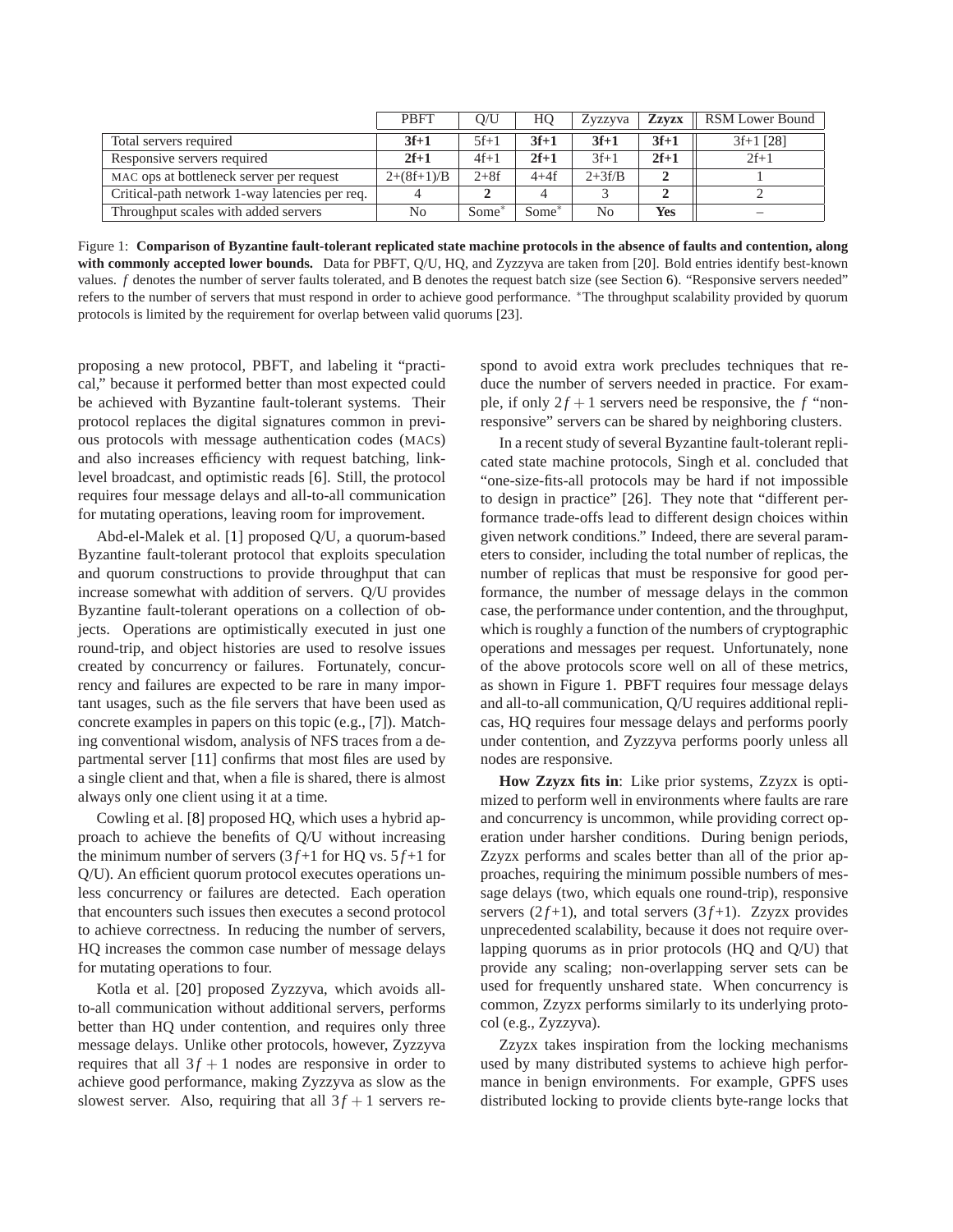enable its massive parallelism [\[25\]](#page-10-9). In benign fault-tolerant environments, where lockholders may crash or be unresponsive, other clients or servers must be able to break the lock. To tolerate Byzantine faults, Zzyzx must also ensure that lock semantics are not violated by faulty servers or clients and that a broken lock is always detected by correct clients.

By allowing clients to acquire locks, and then only allowing clients that have the lock on given state to execute operations on it, Zzyzx achieves much higher efficiency for sequences of operations from that client. Each replica can proceed on strictly local state, given evidence of lock ownership, thus avoiding all inter-replica communication. Also, locked state can be transferred to other servers, allowing non-overlapping sets of servers to handle independently locked state.

#### **3. Definitions and system model**

This paper makes the same assumptions about network asynchrony and the security of cryptographic primitives (e.g., MACs, signatures, and hash functions), and offers the same guarantees of liveness and correctness (linearizability), as the most closely related prior works [\[7,](#page-10-5) [8,](#page-10-7) [20\]](#page-10-1).

Zzyzx tolerates up to *f* Byzantine faulty servers and any number of Byzantine faulty clients, given  $3f + 1$  servers. As will be discussed, Zzyzx allows physical servers to take on different roles in the protocol, namely as *log servers* or state machine *replicas*. A log server and replica can be colocated on a single physical server, or each can be supported by separate physical servers. Regardless of the mapping of roles to physical servers, the presentation here assumes that there are  $3f + 1$  log servers, at most f of which fail, and  $3f + 1$  replicas, at most f of which fail.

Byzantine Locking requires no assumptions about the behavior of faulty nodes (i.e., Byzantine faults), except that they are unable to defeat the cryptographic primitives that correct nodes use to authenticate each others' messages (i.e., message authentication codes (MACs) and digital signatures). Moreover, it requires no assumptions about the synchrony of the network, beyond what the substrate replicated state-machine protocol requires. Because a (deterministic) replicated state machine cannot be guaranteed to make progress in an asynchronous network environment, even if only a single benign fault might occur [\[12\]](#page-10-10), such protocols generally require the network to be eventually synchronous [\[10\]](#page-10-11) in order to ensure liveness. In general, Byzantine Locking inherits the liveness properties of the underlying protocol.

As in prior protocols [\[1,](#page-10-4) [7,](#page-10-5) [8,](#page-10-7) [20\]](#page-10-1), Zzyzx satisfies linearizability [\[17\]](#page-10-12) from the perspective of correct clients. Linearizability requires that correct clients issue operations sequentially, leaving at most one operation outstanding at a time. The presentation in this paper also assumes this, but this requirement can be relaxed. Each operation applies to one or more *objects*, which are individual components of state within the state machine.

Two operations are *concurrent* if neither operation's response precedes the other's invocation. This paper makes a distinction between concurrency and contention. An object experiences *contention* if distinct clients submit concurrent requests to the object or interleave requests to it (even if those requests are not concurrent). For example, an object experiences frequent contention if two clients alternate writing to it. Low contention can be characterized by long *contention-free runs*, where multiple operations on an object are issued by a single client. It is precisely such contention-free runs on objects for which Byzantine Locking is beneficial, since it provides exclusive access to those objects and enables an optimized protocol to be used to invoke operations on them. As such, it is important for performance that objects be defined so as to minimize contention.

Zzyzx, HQ [\[8\]](#page-10-7), and Q/U [\[1\]](#page-10-4) provide an object-based state machine interface [\[15,](#page-10-13) Appendix A.1.1], which differs from other protocols [\[7,](#page-10-5) [20\]](#page-10-1) in that each request must include the list of objects that it touches. Specifying which objects are touched in advance may complicate some operations (e.g., dereferencing pointers), but it poses no problems for many applications (e.g., distributed metadata services).

Many replication protocols elect a server as a leader, calling it the *primary* [\[7,](#page-10-5) [20\]](#page-10-1) or *sequencer* [\[24,](#page-10-14) [27\]](#page-10-15). For simplicity and concreteness, this paper assumes Byzantine Locking on top of PBFT or Zyzzyva, so certain activities can be relegated to the primary to simplify the protocol. But, Byzantine Locking is not dependent on a primary-based protocol, and can build on a variety of underlying replicated state machine protocols.

## <span id="page-3-0"></span>**4. Byzantine Locking and Zzyzx**

This section describes Byzantine Locking and Zzyzx at a high level. Details and a more formal treatment are provided in the technical report [\[15,](#page-10-13) Chapter 5]. Byzantine Locking provides a client an efficient mechanism to modify replicated objects by providing the client temporary exclusive access to the object. A client that holds temporary exclusive access to an object is said to have *locked* the object. Zzyzx implements Byzantine Locking on top of PBFT [\[7\]](#page-10-5) or Zyzzyva [\[20\]](#page-10-1), as illustrated in Figure [2.](#page-4-0) In Zzyzx, objects are unlocked by default. At first, each client sends all operations through PBFT or Zyzzyva (the *substrate interface* labeled *A* in Figure [2\)](#page-4-0). Upon realizing that there is little contention, the client sends a request through the substrate interface to lock a set of objects. The substrate interface and the locking operation are described in Section [4.1.](#page-4-1)

For subsequent operations that touch only locked objects, the client uses the *log interface* (*B* in Figure [2\)](#page-4-0). The performance of Zzyzx derives from the simplicity of the log interface, which is little more than a replicated append-only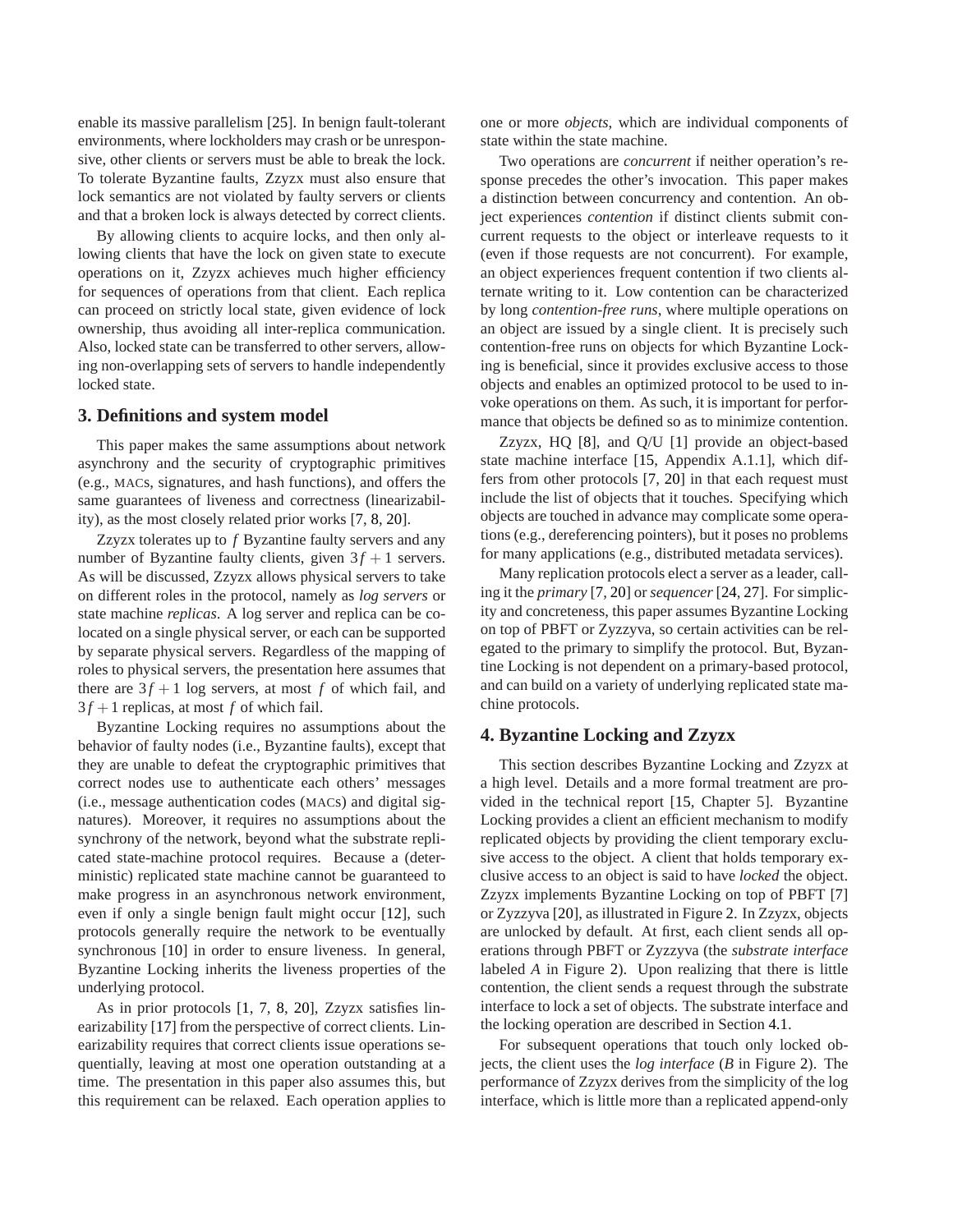<span id="page-4-0"></span>

Figure 2: **Zzyzx components.** *The execution of Zzyzx can be divided into three subprotocols, described in Section [4.](#page-3-0) A) If a client has not locked the objects needed for an operation, the client uses a substrate protocol such as PBFT or Zyzzyva (Section [4.1\)](#page-4-1). B) If a client holds locks for all objects touched by an operation, the client uses the log interface (Section [4.2\)](#page-4-2). C) If a client tries to access an object for which another client holds a lock, the unlock subprotocol is run (Section [4.3\)](#page-5-0).*

log. To issue a request, a client increments a sequence number and sends the request to  $3f + 1 \log$  servers, which may or may not be physically co-located with the substrate interface's replicas. If the request is in order, each log server appends the request to its per-client *request log*, executes the request on its local state, and returns a response to the client. If  $2f + 1$  log servers provide matching responses, the operation is complete. The log interface is described in Section [4.2.](#page-4-2)

If another client attempts to access a locked object through the substrate interface, the primary initiates the *unlock subprotocol* (*C* in Figure [2\)](#page-4-0). The primary sends a message to each log server to unlock the object. Log servers reach agreement on their state using the substrate interface, mark the object as unlocked, and copy the updated object back into the replicas. If the client that locked the object subsequently attempts to access the object through the log interface, the log server replies with an error code, and the client retries its request through the substrate interface. The unlock subprotocol is described in Section [4.3.](#page-5-0)

#### <span id="page-4-1"></span>4.1. The substrate interface and locking

In Zzyzx, each client maintains a list of locked objects that is the client's current best guess as to which objects it has locked. The list may be inaccurate without impacting correctness. Each replica maintains a special state machine object called the *lock table*. The lock table provides an authoritative description of which client, if any, has currently locked each object. The lock table also provides some perclient state, including a counter, vs.

Upon invoking an operation in Zzyzx, a client checks if any object touched by the operation is not in its list of locked

objects, in which case the client uses the substrate interface. As in PBFT and Zyzzyva, the client sends its request to the primary replica. The primary checks if any object touched by the request is locked. If not, the primary resumes the substrate protocol, batching requests and sending ordering messages to the other replicas.

If an object touched by the request is locked, the primary initiates the unlock subprotocol, described in Section [4.3.](#page-5-0) The request is enqueued until all touched objects are unlocked. As objects are unlocked, the primary dequeues each enqueued request for which all objects touched by the request have been unlocked, and resumes the substrate protocol as above.

Note that a client can participate in Zzyzx using only the substrate protocol, and in fact does not need to be aware of the locking mechanism at all. In general, a replicated state machine protocol can be upgraded to support Byzantine Locking without affecting legacy clients.

A client can attempt to lock its working set to improve its performance. To do so, it sends a *lock request* for each object using the substrate protocol. The replicas evaluate a deterministic *locking policy* to determine whether to grant the lock. If granted, the client adds the object to its list of locked objects. The replicas also return the value of the per-client vs counter, which is incremented upon unlock and used to synchronize state between the log servers and replicas. If there is little concurrency across a set of objects, the entire set can be locked in one operation. For example, if each file in a file system is an object, then a client's entire home directory subtree could be locked upon login and the efficient log interface used for nearly all operations. The Zzyzx prototype uses a simple policy to decide to lock an object: each replica counts how often a single client accesses an object without contention. (The evaluation in Section [6](#page-7-0) uses a threshold of ten.)

#### <span id="page-4-2"></span>4.2. The log interface

Upon invoking an operation in Zzyzx, a client may find that all objects touched by the operation are in its list of locked objects, in which case the client uses the log interface. The client increments its request number, which is a local counter used for each operation issued through the log interface, and builds a message containing the request, the request number, and the vs. It then computes a MAC of the message for each log server. (Large requests are hashed, and the hash is used in the MACs.) The client sends the message and all MACs to each log server.

Upon receiving a request, each log server verifies its MAC. The log server then verifies that the request is in order as follows: If the request number is lower than the most recent request number for the client, the request is a duplicate and is ignored. If the request number matches the most recent number, the most recent response is re-sent. If the re-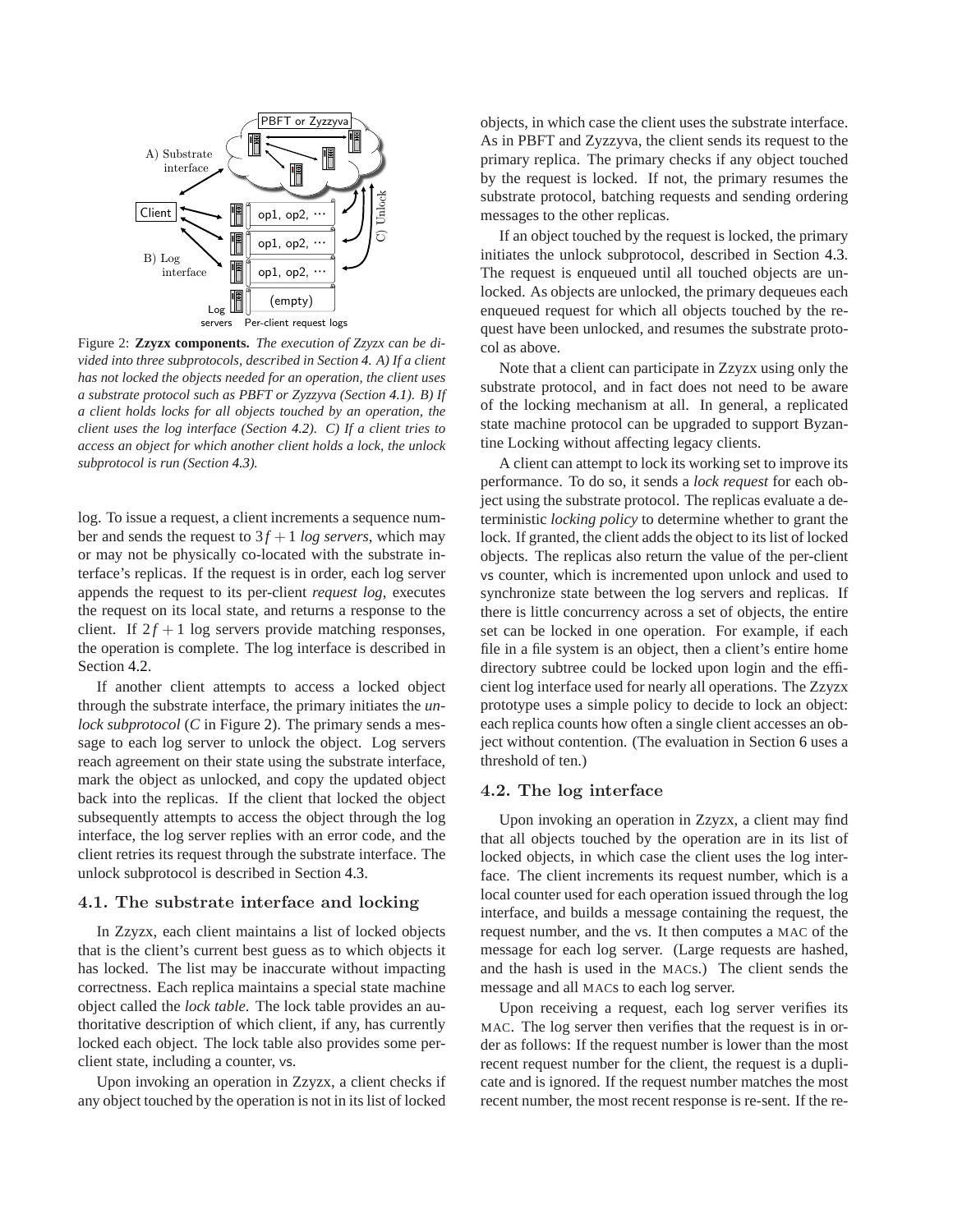<span id="page-5-1"></span>

Figure 3: **Basic communication pattern of Zzyzx versus Zyzzyva.** *Operations on locked objects in Zzyzx complete in a single round-trip to*  $2f + 1$  *log servers. Zyzzyva requires three message delays, if all*  $3f + 1$  *replicas are responsive, or more message delays, if some replicas are unresponsive.*

quest number is greater than the next in sequence, or if the vs value is greater than the log server's value, the log server must have missed a request or an unlock, so it initiates state transfer (Section [5.1\)](#page-6-0). If the log server has promised not to access an object touched by the request (since the object is in the process of being unlocked, as described in Section [4.3\)](#page-5-0), it returns failure.

If the request number is next in sequence, the log server tries to execute the request. It lazily fetches objects from replicas as needed by invoking the substrate interface. Of course, if a log server is co-located with a replica, pointers to objects may be sufficient. If fetching an object fails because the object is no longer locked by the client, the log server returns failure. Otherwise, the log server has a local copy of each object that is touched by the request. It executes the request on its local copy, appends the request, vs, request number, and the set of MACs to its request log, and returns a MACed message with the response and the client's MACs. (If the returned MACs do not match those sent, the client re-sends the MACs and a MAC of the MACs [\[15,](#page-10-13) Appendix B.7].) Upon receiving  $2f + 1$  non-failure responses, the client returns the majority response.

If any log server returns failure, the client sends a *retry request* through the substrate interface, which includes both the request and the request number. Each replica checks if the request completed at the log servers before the last execution of the unlock subprotocol, in which case the replicas tell the client to wait for a response from a log server. Otherwise, the replicas execute the request.

Figure [3](#page-5-1) shows the basic communication pattern of the log interface in Zzyzx versus Zyzzyva. Zyzzyva requires 50% more network hops than Zzyzx, and Zyzzyva requires all  $3f + 1$  servers to be responsive to perform well, *f* more than the  $2f + 1$  responsive servers required by Zzyzx. Zzyzx improves upon Zyzzyva further, though, by removing the bottleneck primary and requiring less cryptography at servers. The latter improvement obviates the need for batching, a technique used in previous protocols [\[6,](#page-10-3) [19,](#page-10-16) [20,](#page-10-1) [24\]](#page-10-14) where the primary accumulates requests before sending them to other replicas. Batching amortizes the cryptographic overhead of the agreement subprotocol over many requests, but waiting to batch requests before execution increases latency in Zyzzyva. Because Byzantine Locking provides clients temporary exclusive access to objects, each client can order its own requests for locked objects, avoiding the need for an agreement subprotocol.

#### <span id="page-5-0"></span>4.3. Handling contention

The protocol, as described so far, is a simple combination of operations issued to PBFT or Zyzzyva (Section [4.1\)](#page-4-1) and requests appended to a log (Section [4.2\)](#page-4-2). The unlock subprotocol is what differentiates Byzantine Locking from prior lease- and lock-like mechanisms in systems such as Farsite [\[2\]](#page-10-17) and Chubby [\[5\]](#page-10-18).

If a request touches an unlocked object (Section [4.1\)](#page-4-1) or is retried because a log server returned failure (Section [4.2\)](#page-4-2), then the client sends the request to the primary using the substrate interface. The primary checks if the request touches any locked objects and, if so, initiates the unlock subprotocol described in this section. In general, the unlock subprotocol can unlock multiple objects in a single execution, but, for clarity, this section describes unlocking a single object.

The unlock subprotocol consists of a fast path and a full path, both shown in Figure [4.](#page-6-1) The fast path requires just a single round-trip between the primary and  $2f + 1$  log servers. Full unlock requires additional communication, but it is required only when a client or log server is faulty, or when request logs do not match due to concurrency.

**Fast unlock**: In the fast unlock path (*A* in Figure [4\)](#page-6-1), the primary sends a "Try unlock" message to each log server, describing the object (or set of objects) being unlocked. Each log server constructs a message containing the hash of its request log and a hash of the object. A designated replier includes the value of the object in its message (as in replies for PBFT [\[7\]](#page-10-5)). Once again, if log servers are colocated with replicas, only a pointer to the object need be sent. Each log server sends its response to the primary formatted as a request to the substrate interface.

Upon receiving  $2f + 1$  responses with matching object and request log hashes and at least one object that matches the hashes, the primary sends the responses through the substrate protocol, batched with any requests enqueued due to object contention (see Section [4.1\)](#page-4-1). Each replica marks the object unlocked, and vs is incremented before the next lock or full unlock operation. Before sending a response to the primary, each log server adds the object to a list of objects it promises not to touch until the next instantiation of the full unlock subprotocol. This list prevents the log server from touching potentially unlocked objects in concurrent appends (see Section [4.2\)](#page-4-2).

**The full unlock subprotocol**: If request log hashes do not match in the fast path, the full unlock subprotocol is executed (*B* in Figure [4\)](#page-6-1). The primary fetches signed request logs from  $2f + 1$  log servers ("Break lock" in Figure [4\)](#page-6-1).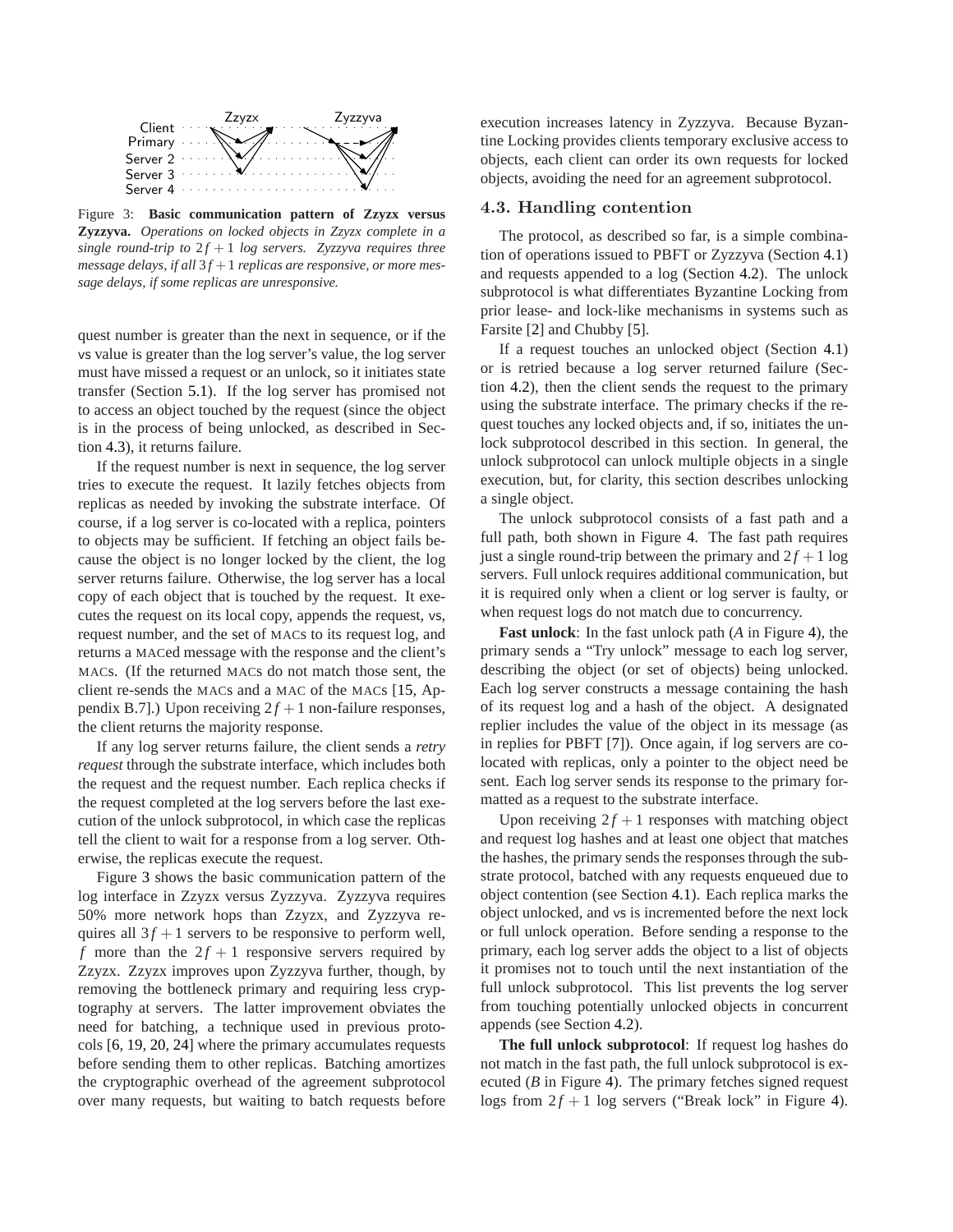<span id="page-6-1"></span>

Figure 4: **Unlock message diagram.** A) The primary fetches a hash of the request log at  $2f + 1$  log servers ("Try Unlock"). If hashes match, the primary sends the hashes and the conflicting request through the substrate interface ("Issue request"), which unlocks the object. B) Otherwise, the primary fetches request logs from  $2f + 1$  log servers ("Break lock"). The primary then asks each log server to vote on which requests have valid MACs ("Vote on logs"). Each log server sends its votes via the substrate interface. Replicas choose the longest sequence of requests with  $f + 1$  votes, and return the chosen request log as a substrate protocol response. Each log server replays that request log to reach a consistent state ("Choose and replay log"). Finally, as above, the log servers send the primary matching hashes, which the primary sends with the conflicting request through the substrate interface ("Issue request"). (See Section [4.3.](#page-5-0))

(Signatures can be avoided using standard techniques, but full unlock is rare.) Before sending its request log, a log server adds the object (or set of objects) being unlocked to its list of objects that it promises not to touch until the next full unlock, as in the fast path. Unfortunately, the replicas cannot verify the MACs stored with each request in the request logs (Section [4.2\)](#page-4-2). Thus, the primary sends the signed request logs to the log servers, which "vote" on each request log entry to prove whether the client invoked each request, as follows.

Each log server sends a substrate interface request that lists which request log entries have valid MACs. ("Vote on logs" in Figure [4.](#page-6-1)) Replicas create a new log consisting of the longest sequence of request log entries such that each touched object is locked and each request has at least  $f + 1$ votes, ensuring that the client invoked each request. Replicas return this log to each log server in a substrate interface response. Each log server replays this request log as needed, thus reaching a consistent state that matches the state at other correct log servers. ("Choose and replay log" in Figure [4.](#page-6-1)) Each log server then marks the object unlocked, increments vs, and clears the list of objects it promised not to touch. Finally, as above, correct log servers send the primary matching hash values describing their state and the object to be unlocked. The primary sends these hashes, and any requests enqueued due to object contention (see Section [4.1\)](#page-4-1), in a batch through the substrate protocol. Each replica marks the object unlocked and increments vs.

The primary sends and each log server checks vs before each "Try unlock", "Break lock", and "Replay log" message. If the log server's vs is greater than the primary's, then the message is stale. If the primary's vs is greater than the log server's, the log server missed an unlock, so it initiates state transfer (Section [5.1\)](#page-6-0).

#### **5. Protocol details**

The log servers use checkpointing and state transfer mechanisms, described in Section [5.1,](#page-6-0) similar to those in PBFT [\[7\]](#page-10-5), HQ [\[8\]](#page-10-7), and Zyzzyva [\[20\]](#page-10-1). Section [5.2](#page-7-1) describes optimizations for read-only requests, more aggressive locking, lower contention, and preferred quorums. Section [5.3](#page-7-2) discusses how Zzyzx can provide near-linear scalability by deploying additional replicas. In contrast, the throughput of most Byzantine fault-tolerant protocols cannot be increased significantly by adding additional replicas, because all requests flow through a bottleneck node (e.g., the primary in PBFT and Zyzzyva) or overlapping quorums (which provides limited scalability).

Though this paper assumes that at most *f* servers (log servers or replicas) fail, Byzantine Locking (and many other Byzantine fault-tolerant protocols) can support a hybrid failure model that allows for different classes of failures. As in Q/U [\[1\]](#page-10-4), suppose that at least *n*−*t* servers are correct, and that at least  $n - b$  are *honest*, i.e., either correct or fail only by crashing; as such,  $t \geq b$ . Then, the total number of servers is  $b+2t+1$  rather than  $3f+1$ , and the quorum size is  $b+t+1$  rather than  $2f+1$ . Of course, when  $f = b = t$ , it is the case that  $b + 2t + 1 = 3f + 1$  and  $b + t + 1 = 2f + 1$ . The benefit of such a hybrid model is that one additional server can provide some Byzantine fault-tolerance. (More generally, *b* additional servers can tolerate *b* simultaneous Byzantine faults.) A hybrid model suits deployments where arbitrary faults, such as faults due to soft errors, are less common than crash faults.

#### <span id="page-6-0"></span>5.1. Checkpointing and state transfer

Log servers should checkpoint their state periodically to truncate their request logs and to limit the amount of work needed for a full unlock. The full unlock operation acts as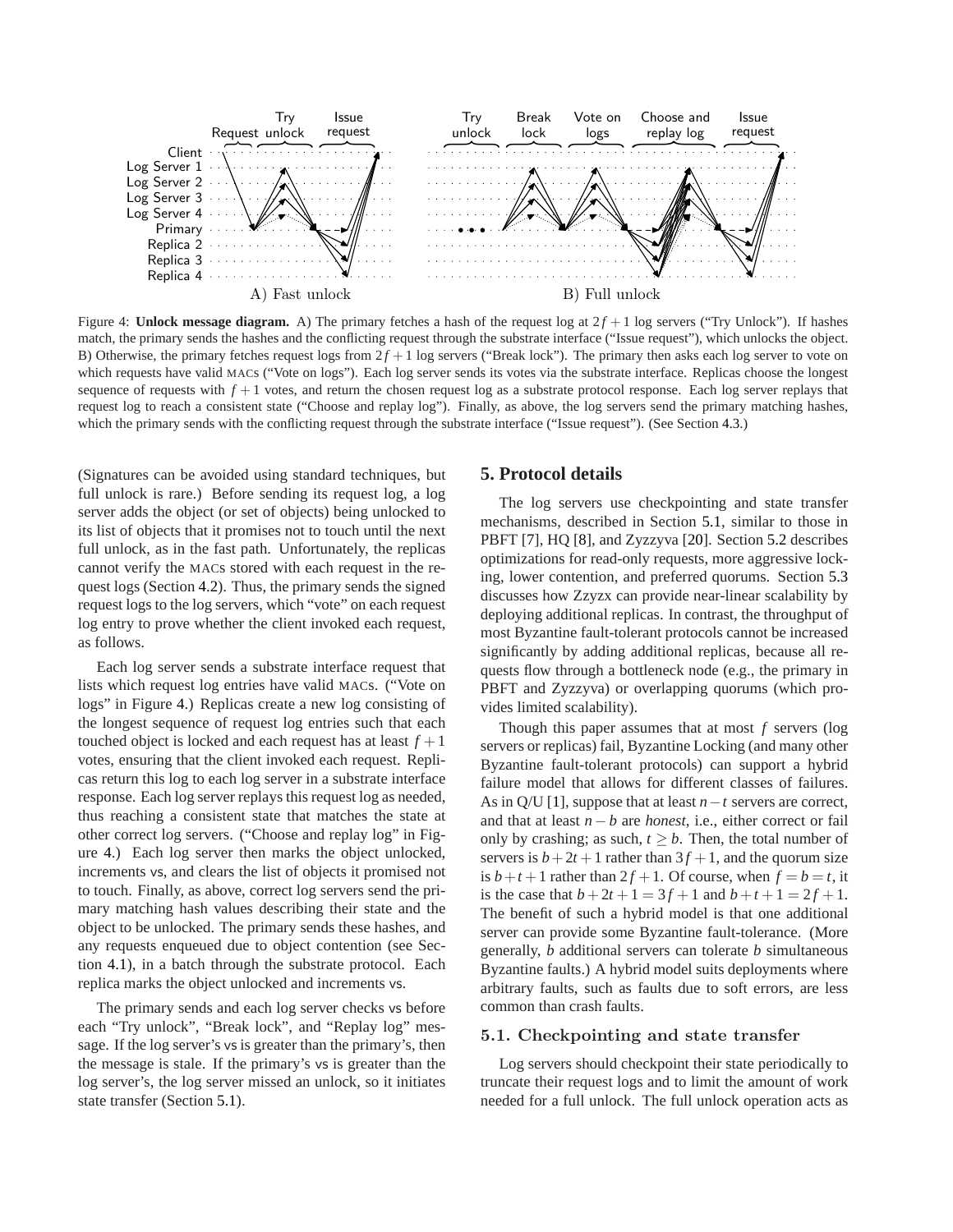a checkpointing mechanism, because log servers reach an agreed-upon state. Thus, upon full unlock, requests prior to the unlock can be purged. The simplest checkpoint protocol is for log servers to execute the full unlock subprotocol for a null object at fixed intervals. Zzyzx can also use standard checkpointing techniques found in Zyzzyva [\[20\]](#page-10-1) and similar protocols, which may be more efficient.

If a correct client sends a request number greater than the next request number in order, the log server must have missed a request. The log server sends a message to all 3f other log servers, asking for missed requests. Upon receiving matching values for the missing requests and the associated MACs from  $f + 1$  log servers, the log server replays the missed requests on its local state to catch up. Since  $2f + 1$ log servers must have responded to each of the client's previous requests, at least  $f + 1$  correct log servers must have these requests in their request logs. A log server may substitute a checkpoint in place of prior requests.

## <span id="page-7-1"></span>5.2. Optimizations

**Read-only requests**: A client can read objects locked by another client if all  $3f + 1$  log servers return the same value, as in Zyzzyva. If  $2f + 1$  log servers return the same value and the object was not modified since the last checkpoint, the client can return that value. If the object was modified, the client can request a checkpoint, which may be less expensive than the unlock subprotocol.

**Aggressive locking**: If an object is locked but never fetched, there is no need to run the unlock subprotocol. The primary just sends conflicting requests through the standard substrate protocol, which will deny future fetch requests pertaining to the previous lock. Thus, aggressively locking a large set of objects does not lower performance.

**Pre-serialization**: Section [6.5](#page-8-0) finds that Zzyzx outperforms Zyzzyva for contention-free runs as short as ten operations. The pre-serializer technique of Singh et al. [\[27\]](#page-10-15) could make the break-even point even lower.

**Preferred quorums**: As in Q/U [\[1\]](#page-10-4) and HQ [\[8\]](#page-10-7), Zzyzx takes advantage of *preferred quorums*. Rather than send requests to all  $3f + 1$  log servers for every operation, a client can send requests to  $2f + 1$  log servers if all  $2f + 1$  servers provide matching responses. This optimization limits the amount of data sent over the network, which is useful when the network is bandwidth- or packet-limited, or when the remaining *f* replicas are slow. It also frees *f* servers to process other tasks or operations in the common case, thus allowing a factor of up to  $\frac{3f+1}{2f+1}$  higher throughput.

#### <span id="page-7-2"></span>5.3. Scalability through log server groups

There is nothing in Section [4](#page-3-0) that requires the group of replicas used in the Byzantine fault-tolerant replicated state machine protocol to be hosted on the same servers as the log servers. Thus, a system can deploy replicas and log servers

on distinct servers. Similarly, the protocol can use multiple distinct groups of log servers. An operation that spans multiple log server groups can always be completed through the substrate interface. The benefit of multiple log server groups is near linear scalability in the number of servers, which far exceeds the scalability that can be achieved by adding servers in prior protocols.

#### <span id="page-7-0"></span>**6. Evaluation**

This section evaluates the performance of Zzyzx and compares it with that of Zyzzyva and that of an unreplicated server. Zyzzyva is measured because it outperforms prior Byzantine fault-tolerant protocols [\[20,](#page-10-1) [26\]](#page-10-8). Zzyzx is implemented as a module on top of Zyzzyva, which in turn is a modified version of the PBFT library [\[7\]](#page-10-5). For evaluation, MD5 was replaced with SHA1 in Zyzzyva and Zzyzx, because MD5 is no longer considered secure [\[29\]](#page-10-19).

Since Zyzzyva does not use Byzantine Locking, replicas must agree on the order of requests before a response is returned to the client (rather than the client ordering requests on locked objects). Agreeing on order requires that the primary generate and send MACs to all 3f other replicas, which would be expensive if done for every operation. Thus, the primary in Zyzzyva accumulates a batch of B requests before ordering them all by generating a single set of MACs that is sent to all  $3f$  other replicas, amortizing the network and cryptographic cost over several requests. This section considers Zyzzyva with batch sizes of B=1 and B=10.

The micro-benchmark workload used in Sections [6.2–](#page-8-1) [6.4](#page-8-2) consists of each client process performing a null request and receiving a null reply. Each client accesses an independent set of objects, avoiding contention. A client running Zzyzx locks each object on first access. The workload is meant to highlight the overhead found in each protocol, as well as to provide a basis for comparison by reproducing prior experiments. Section [6.5](#page-8-0) considers the effects of contention, and Section [6.6](#page-8-3) evaluates a benchmark and tracebased workload on a file system that uses Zzyzx for metadata operations.

#### 6.1. Experimental setup

All experiments are performed on a set of computers that each have a 3.0 GHz Intel Xeon processor, 2 gigabytes of memory, and an Intel PRO/1000 network card. All computers are connected to an HP ProCurve Switch 2848, which has a specified internal bandwidth of 96 Gbps (69.3 Mpps). Each computer runs Linux kernel 2.6.28-7 with default networking parameters. Experiments use the Zyzzyva code released by the protocol's authors, configured to use all optimizations. Both Zyzzyva and Zzyzx use UDP multicast. After accounting for the performance difference between SHA1 and MD5, the this section's evaluation of Zyzzyva agrees with that of Kotla et al. [\[20\]](#page-10-1).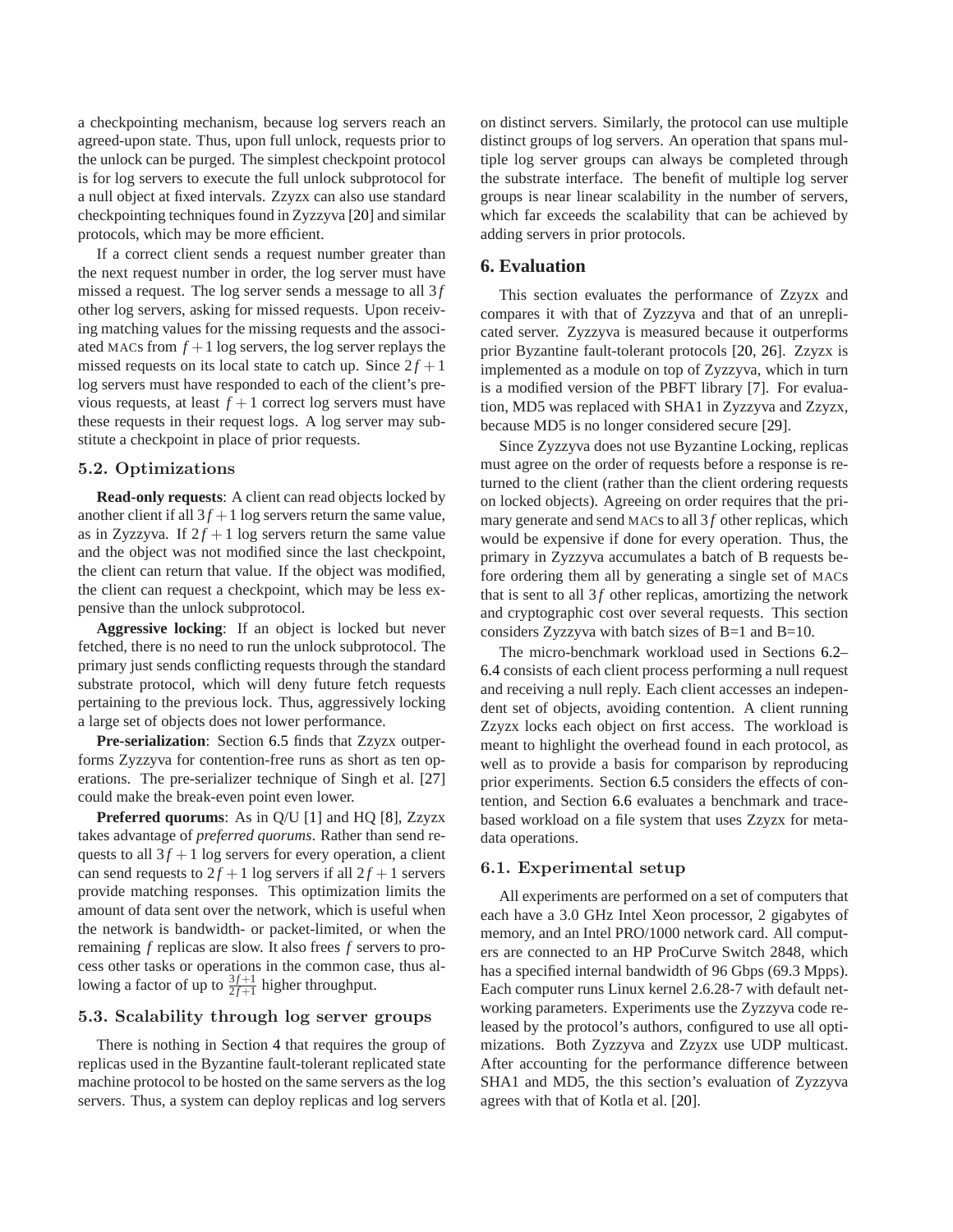<span id="page-8-4"></span>

Figure 5: **Throughput vs. servers.** *Zzyzx's throughput scales nearly linearly as servers are added.*

A Zyzzyva replica process runs on each of  $3f + 1$  server computers. For Zzyzx, except where noted, one Zyzzyva replica process and one log server process run on each of  $3f + 1$  server computers. Zzyzx is measured both with the preferred quorum optimization of Section [5.2](#page-7-1) enabled (labeled "Zzyzx") and with preferred quorums disabled (labeled "Zzyzx-NPQ").

Each physical client computer runs 10 instances of the client process. This number was chosen so that the client computer does not become processor-bound. All experiments are run for 90 seconds, with measurements taken from the middle 60 seconds. The mean of at least 3 runs is reported, and the standard deviation for all results is within 3% of the mean.

## <span id="page-8-1"></span>6.2. Scalability

Figure [5](#page-8-4) shows the throughput of Zzyzx and Zyzzyva as the number of servers increases when tolerating one fault. Zyzzyva cannot use additional servers to improve throughput, so the dashed line repeats its 4-server throughput for reference. Although data is only shown for  $f = 1$ , the general shape of the curve applies when tolerating more faults.

Even with the minimum number of servers (4), Zzyzx outperforms Zyzzyva by a factor of  $2.9\times$  higher throughput. For Zzyzx, the first  $3f + 1$  log servers are co-located with the Zyzzyva replicas. Additional log servers run on dedicated computers. Since only  $2f + 1$  log servers are involved in each operation and independent log server sets do not need to overlap, the increase in usable quorums results in nearly linear scalability.

#### 6.3. Throughput

Figure [6](#page-9-0) shows the throughput achieved, while varying the number of clients, when tolerating a single fault and when all servers are correct and responsive. Zzyzx significantly outperforms all Zyzzyva configurations. Zzyzx's maximum throughput is  $2.9 \times$  that of Zyzzyva's with B=10, and higher still compared to Zyzzyva without batching. When Zzyzx is run on  $f+1$  additional servers (6 total), it's maximum throughput is  $3.9\times$  that of Zyzzyva with

B=10. Even without preferred quorums, Zzyzx's maximum throughput is  $2.2 \times$  that of Zyzzyva with B=10, due to Zzyzx's lower network and cryptographic overhead.

Due to the preferred quorums optimization, Zzyzx provides higher maximum throughput than the unreplicated server, which simply generates and verifies a single MAC, because each log server processes only a fraction  $(\frac{2f+1}{3f+1})$ of the requests. With preferred quorums disabled (Zzyzx-NPQ), Zzyzx provides lower throughput than the unreplicated server due to checkpoint, request log, and network overheads.

Zzyzx performs as well or better than Zyzzyva for larger request and response sizes. For larger request sizes, such as the 4 kB request and null reply found in the 4/0 microbenchmark of Castro and Liskov [\[7\]](#page-10-5), Zzyzx provides 1.3× higher throughput  $(\frac{3f+1}{2f+1})$  than Zyzzyva because each log server processes only a fraction of requests.

#### <span id="page-8-2"></span>6.4. Latency

Figure [7](#page-9-0) shows the average latency for a single operation under varied load. When serving one request, Zzyzx exhibits 39–43% lower latency than Zyzzyva, and Zzyzx continues to provide lower latency as load increases. The lower latency is because Zzyzx requires only 2 one-way message delays (33% fewer than Zyzzyva), each server computes fewer MACs, and log servers in Zzyzx never wait for a batch of requests to accumulate before executing a request and returning its response. (Though important for high throughput, batching increases latency in Zyzzyva.)

#### <span id="page-8-0"></span>6.5. Performance under contention

Figure [8](#page-9-0) shows the performance of Zzyzx under contention. For this workload, each client accesses an object a fixed number of times before the object is unlocked. The client then procures a new lock and resumes accessing the object. The experiment identifies the *break-even* point of Zzyzx, i.e., the length of the shortest contention-free run for which Zzyzx outperforms Zyzzyva.

When batching in Zyzzyva is disabled to improve latency, Zzyzx outperforms Zyzzyva for contention-free runs that average  $\geq 10$  operations. Zzyzx outperforms Zyzzyva when batching is enabled  $(B=10)$  for contention-free runs that average  $\geq 20$  operations. Zzyzx achieves 85–90% of its top throughput for contention-free runs of 160 operations.

#### <span id="page-8-3"></span>6.6. Postmark and trace-based execution

To compare Zzyzyva and Zzyzx in a full system, we built a memory-backed file system that can use either Zzyzyva or Zzyzx for its metadata storage. We focus on file system metadata rather than data because efficient protocols specialized for fault-tolerant block data storage already exist [\[13,](#page-10-20) [16\]](#page-10-21). Zzyzx completes 566 Postmark [\[18\]](#page-10-22) transactions per second (TPS) compared to Zyzzyva's 344 TPS, an increase of 60%. Postmark produces a workload with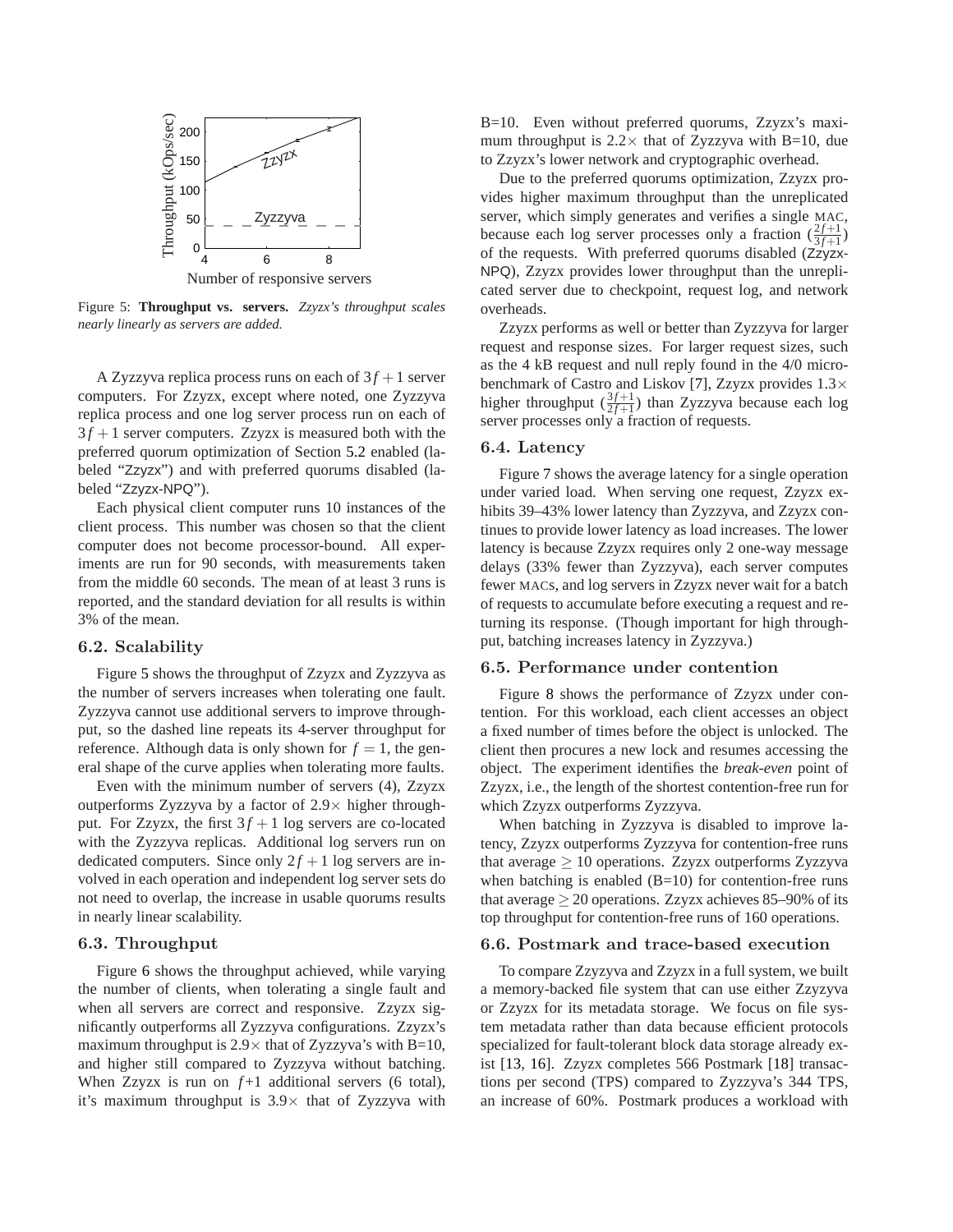<span id="page-9-0"></span>

 $f = 1$  and all servers are responsive. The dashed lines in Figure [8](#page-9-0) show throughput with no contention.

many small files, similar to the workload found in a mail server, and each transaction consists of one or more Zzyzx or Zyzzyva operations plus some processing time. Because Postmark is single-threaded, its performance depends mainly on request response time and does not benefit from batching.

Metadata operations were extracted from NFS traces of a large departmental server. Over 14 million metadata operations were considered from the Harvard EECS workload between Monday 17–Friday 21 of February 2003 [\[11\]](#page-10-6). A matching operation mix was then executed on Zzyzx and Zyzzyva. Zzyzx was able to use the log interface for 82% of operations, with an average contention-free run length of 4926 operations. Of the remaining 18% of operations executed through the Zyzzyva substrate interface, 56% were read-only and used Zyzzyva's one round-trip read optimization. When all operations were executed through Zyzzyva, the read optimization was used for 55% of operations. Zzyzx completed operations at a rate of 104.7 kOps/sec, and Zyzzyva completed operations at a rate of 64.8 kOps/sec. Thus, Zzyzx provides a factor of  $1.6\times$  higher throughput for this trace-based metadata workload.

#### **7. Additional related work**

Recent Byzantine fault-tolerant replicated state machine protocols build upon several years of prior research. SecureRing uses an unreliable failure detector to provide an asynchronous Byzantine fault-tolerant group communication abstraction [\[19\]](#page-10-16), which can be used to build a replicated state machine. The Rampart toolkit implements an asynchronous Byzantine fault-tolerant replicated state machine [\[24\]](#page-10-14). The technical report provides further discussion [\[15,](#page-10-13) Section 5.1.3].

Guerraoui et al. introduce a modular framework for Byzantine fault-tolerant replicated state machine protocols and the Quorum and Chain subprotocols [\[14\]](#page-10-23). As in Zyzzyva, Quorum and Chain require that all  $3f + 1$  replicas are responsive. Quorum [\[14\]](#page-10-23) looks like Zyzzyva [\[20\]](#page-10-1) without a pre-serializer [\[27\]](#page-10-15). Chain is a pipelined version of Quorum, which increases throughput but also increases latency by increasing the number of message delays per request. Zzyzx is more similar to PBFT and HQ than Quorum or Chain. Zzyzx, PBFT, and HQ each require  $2f + 1$ responsive servers of  $3f + 1$  total. Each have a setup phase that determines which client will issue the next request on a set of objects (lock for Zzyzx, write-1 for HQ, and preprepare for PBFT). The difference is that Zzyzx allows multiple operations on a set of objects after a single setup phase. Put another way, Zzyzx batches operations for a single client.

Farsite [\[2,](#page-10-17) [4,](#page-10-24) [9\]](#page-10-25) uses a Byzantine fault-tolerant replicated state machine to manage metadata in a distributed file system. Farsite issues leases to clients for metadata such that clients can update metadata locally, which can increase scalability. Upon conflict or timeout, leases are recalled, but updates may be lost if the client is unreachable. Leasing schemes do not provide the strong consistency guarantees expected of replicated state machines (linearizability [\[17\]](#page-10-12)), so leasing is not acceptable for some applications. Also, choosing lease timeouts presents an additional challenge: a short timeout increases the probability that a client will miss a lease recall or renewal, but a long timeout may stall other clients needlessly in case of failure. Farsite expires leases after a few hours [\[9\]](#page-10-25), which is acceptable only because Farsite is not designed for large-scale write sharing [\[4\]](#page-10-24).

To scale metadata further, Farsite hosts metadata on multiple independent replicated state machines called directory groups. To ensure namespace consistency, Farsite uses a special-purpose subprotocol to support Windows-style renames across directory groups [\[9\]](#page-10-25). This subprotocol allows Farsite to scale, but it is inflexible and does not generalize to other operations. For example, the subprotocol cannot handle POSIX-style renames [\[9\]](#page-10-25). Byzantine Locking would allow Farsite and similar protocols to maintain scalability without resorting to a special-purpose protocol.

Yin et al. [\[30\]](#page-10-26) describe an architecture in which agreement on operation order is separated from operation execution, allowing execution to occur on distinct servers. But, the replicated state machine protocol is never relieved of the task of ordering operations, and as such, remains a bottle-